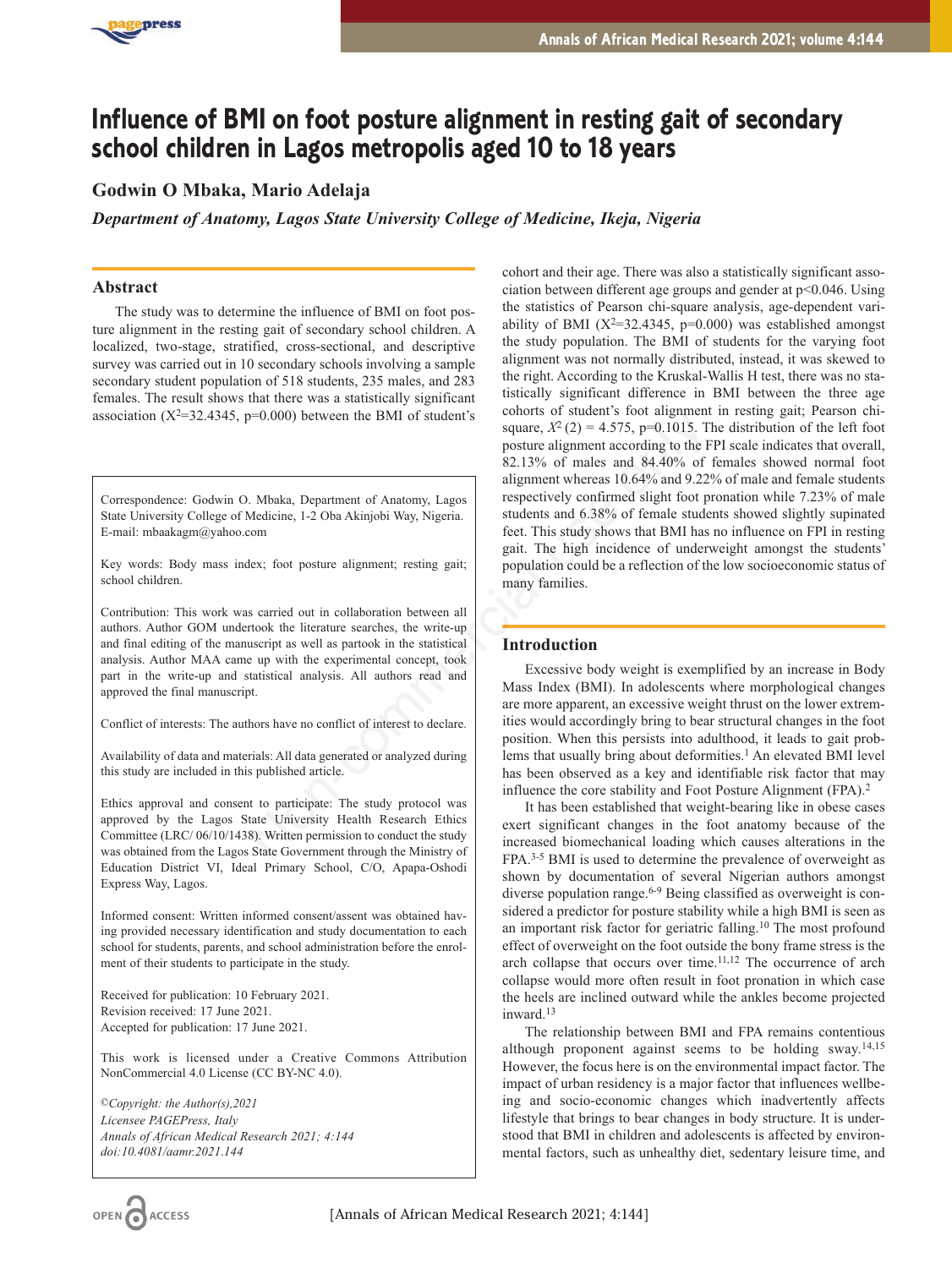

physical inactivity.16 On the other hand, the environment has equally been observed to affect foot posture due to its influence on body size.17 It has been reported that the human foot is the part of body structure mainly affected by anatomical variations in the entire human body.18 The purpose of this study, therefore, was to determine the influence of BMI on foot posture alignment in resting gait of secondary school children in Lagos metropolis with the view to ascertaining environmental impact factor on body size and its cumulative effect on FPA. It is equally intended to investigate FPA distribution amongst the two genders and to also establish the probable linkage of posture alignment in the two legs.

## **Materials and Methods**

A localized, two-stage, stratified, cross-sectional, and descriptive survey was carried out in 10 secondary schools involving a sample secondary student population of 518 Nigerian adolescents were taken of both male and female respondents across different ethnic groups aged between 10 and 18 years. A total of 235 male students representing 45.36% and 283 female students representing 54.63% were randomly selected from both public and private secondary schools in Ikeja Lagos were recruited into the study.

The Cochran method for sample size determination was used where 518 students were eligible to participate in the study and the sample population selected through a simple random sampling to collect the data.

Criteria for selecting the subjects were: i) Being students within secondary schools located within Ikeja Lagos and ii) Students with no reports of lower limb problems congenital or acquired.

However, students with visible known foot deformities, previous orthopedic corrective surgery were excluded.

The questionnaire design was done following the study's objective protocol:

The research questionnaire captured: i) Demographic characteristics of the respondents (age, gender, ethnicity); ii) General anthropometric measurements; iii) Foot Posture Index Assessment Scoring; iv) The measurements were recorded in the metric unit centimeters (cm).

Anthropometers used for this survey include the following: i) Modified Harris Matts and Ink Pad; ii) Stadiometer (Field Type);

#### **Table 1. Study population BMI of students regarding their age.**

iii) Tape rule; iv) Metal rule; v) Weighing scale.

All measurements were on a metric scale.

For each respondent, anthropometric measurements were collected and physically recorded into data tables before conversion to electronic data for statistical analysis.

Ikeja, Lagos was selected due to its cosmopolitan nature, which is home to diverse varieties of ethnic groups in Nigeria (both minority and majority), and being the hub of commercial activity within Lagos State. The demography elicited in the results is thus seen as reflective and representative of the Nigerian population.

The data collected was analyzed using STATA software version 14.0 and the results of the continuous measurements were presented on Mean±SD (Min-Max) while results on categorical measurements were presented in Number (%). The relationship of the study group with BMI, Foot Posture Index, and Age distribution was done using Descriptive statistical analysis. The Chi-square test for assessing the statistical significance of associations at the 5% level was also ascertained.

#### **Study consent and ethics approval**

This study was carried out in line with the recommendations of the Declaration of Helsinki with written informed consent/assent was obtained from all subjects. The study protocol was approved by the Lagos State University Health Research Ethics Committee (LRC/ 06/10/1438). Written permission to conduct the study was obtained from the Lagos State Government through the Ministry of Education District VI, Ideal Primary School, C/O, Apapa-Oshodi Express Way, Lagos. Written informed consent/assent was obtained having provided necessary identification and study documentation to each school for students, parents, and school administration before the enrolment of their students to participate in the study. Frame transformation actors unretead for the sumption and 18 years. A total of 235 male<br>
and 18 years. A total of 235 male<br>
exted from bublic and private the Declaration of Helsinki with twitten<br>
exted from all subjects.

### **Results**

## **BMI of the study population**

Table 1 presents the study population of students' BMI as relates to the different age groups  $($  < 12 years, 12 – 17 years, and 18 years). It was revealed that 49.66% of students within the age group of 12 – 17 years had normal BMI. Also, 77.78% of students

| .                                         |                 | ັ<br>$\cdot$<br>$\cdots$ |              |              |       |  |
|-------------------------------------------|-----------------|--------------------------|--------------|--------------|-------|--|
| <b>Body Mass Index (Kg/m<sup>2</sup>)</b> |                 | Age                      |              | <b>Total</b> |       |  |
|                                           | $\sim$ 12 years | $12-17$ years            | 18 years     |              |       |  |
|                                           | Freq. $(\%)$    | Freq. $(\%)$             | Freq. $(\%)$ |              |       |  |
| Underweight                               | 33(89.19)       | 193(43.37)               | 6(16.67)     | 232(44.79)   | 0.000 |  |
| Normal                                    | 4(14.29)        | 221(49.66)               | 28(77.78)    | 253(49.71)   | 0.000 |  |
| Overweight                                | 0(0.00)         | 22(4.94)                 | 1(2.78)      | 23(4.52)     | 0.000 |  |
| Obese                                     | 0(0.00)         | 9(2.02)                  | 1(2.78)      | 10(1.96)     | 0.000 |  |
| Total                                     | 37(100)         | 445(100)                 | 36(100)      | 518(100)     | 0.000 |  |

Pearson chi<sup>2</sup> (6) = 32.4345; \*Significant at  $p<0.05$ 

#### **Table 2. Study population BMI of students regarding gender.**

|                       | Total $(n=518)$ Freq. $(\%)$ | Male Freq. $(\%)$ | <b>Female Freq.</b> (%) |          |
|-----------------------|------------------------------|-------------------|-------------------------|----------|
| Underweight $(<18.5)$ | 232(44.79)                   | 124(52.77)        | 108(38.16)              | $0.000*$ |
| Normal (18.5-25)      | 255(50.09)                   | 103(44.01)        | 152(55.27)              | $0.000*$ |
| Overweight (25-30)    | 23(4.51)                     | 7(2.99)           | 16(5.82)                | $0.000*$ |
| Obese $(>30)$         | 8(2.14)                      | 1(0.43)           | 7(2.55)                 | $0.000*$ |
| Total                 | 518(100)                     | 235(100)          | 283(100)                | $0.000*$ |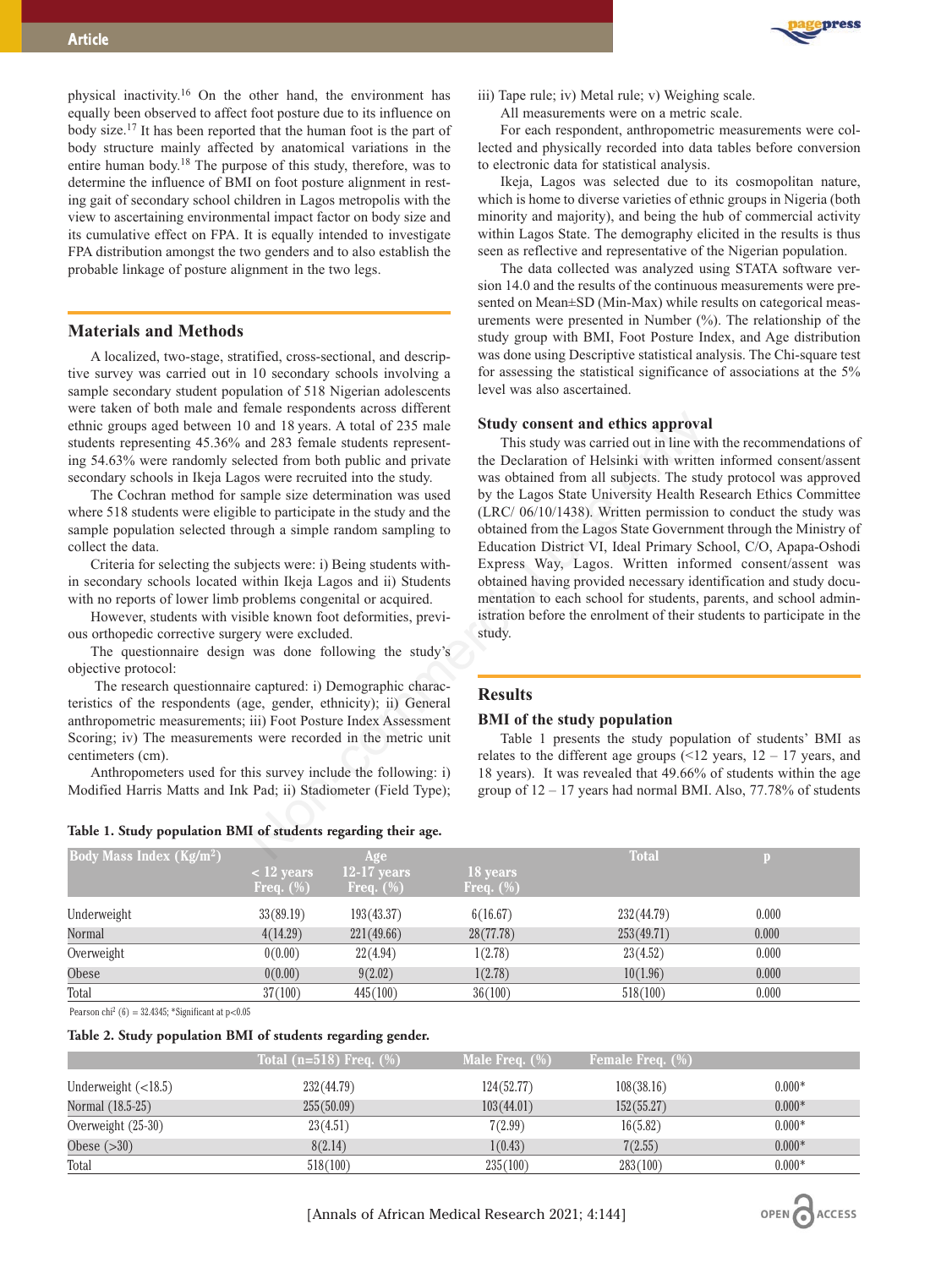

in the age group of 18 years had normal BMI. On the other hand, 89.19% of students with the age range <12 years were underweight as against a small fraction constituting 14% that had normal BMI. The result of the Pearson chi-square,  $X^2=32.4345$ , p=0.000 shows that there is a statistically significant association between the study population BMI of student's cohort and their age.

The demographic data of Body Mass Index, BMI (kg/m2) distribution of secondary school students in groups of male and female indicated in the study is shown in Table 2. The test revealed that 52.77% (underweight) of males were in the BMI <18.5 while 44.02% (normal weight) were in the BMI range of 18.5 – 25 with the remaining fraction of the population (3.42%) exhibiting BMI  $>$ 25 (Overweight). In the females, 38.16% were in the BMI <18.5 (underweight) and 55.27% were in the range of 18.5 – 25 (normal weight). Those in the overweight/obese category (BMI >25) constituted the remaining 8.37%. The result of the Pearson chi-square  $X^2 = 19.8967$ , p=0.00 shows that there was a statistically significant association between the gender groups and BMI. There was also a statistically significant association between different age groups and gender at p<0.046. However, there was no statistically significant association between School type (p=0.703), class category (p=0.282).

#### **Body mass index on foot posture alignment**

The result of the histogram plot as presented in Figure 1 shows that Body Mass Index (BMI) distribution amongst students for the varying foot alignment is not normally distributed but instead skewed to the right.

Kruskal-Wallis H test (Table 3) assumes no normality in the distribution; hence it was conducted to determine if the BMI of students was statistically different for the three (3) groups of foot alignment; Pronated (51), Normal posture (432), and Supinated (35). The test showed that there was no statistically significant difference in BMI between the three (3) groups of student's foot alignment in resting gait; Pearson chi-square,  $X^2$  (2) = 4.575,  $p=0.1015$ .

#### **Table 3. Kruskal-Wallis equality-of-populations rank test.**

The result of the bar chart as presented in Figure 2 shows that the BMI distribution amongst students (male and female) for the varying foot posture alignment/resting gait had an overlap in the standard deviation error bars, hence the BMI of students is not statistically different for the three groups of foot alignment; normal, pronated and Supinated.

## **Foot posture alignment Index (resting gait) distribution in males and females**

Foot Posture Index (FPI) is a revised clinical tool aimed at quantifying the degree to which a foot is aligned and can be considered to be in a pronated, supinated, or normal position. The distribution of the left foot posture alignment according to the FPI scale is listed in Table 4 below. In all, 82.13% of male students and 84.40% of female students showed normal the foot. 10.64% and 9.22% of the male and female students respectively confirmed slight foot pronation while 7.23% of male students and 6.38% of female students showed slightly supinated feet. The result of the  $X^2=0.4778$ , p=0.788 shows that there was no statistically significant association between gender and left foot alignment; that is both male and female students in the majority equally presented a normal left foot alignment.

The distribution of the right foot posture alignment according to the FPI scale is listed in Table 4. In all, 78.30% of male students and 75.09% of female students showed normal foot 15.32% and 18.51% of the male and female students respectively confirmed slight foot pronation while 6.38% of male students and 6.41% of female students showed slightly supinated feet. The result of the  $X^2=0.9340$ ,  $p=0.627$  shows that there was no statistically significant association between gender and the right foot alignment; that is both male and female students in the majority equally presented a normal right foot alignment. and association between direction<br>
446. However, there was no statistically slight foot pronation while 7.23% of<br>
ween School type (p=0.703), class cate-<br>
fremale students showed slightly sure<br>
and the posture alignment<br>

| <b>Foot Posture Alignment (Resting Gait)</b> | Freq. | Percentage $(\%)$ | <b>Rank Sum</b> |        |
|----------------------------------------------|-------|-------------------|-----------------|--------|
| Pronated                                     | Эl    | 9.86              | 13876.50        | 0.1015 |
| Normal                                       | 432   | 83.40             | 106863.00       | 0.1015 |
| Supinated                                    | 35    | 6.77              | 10588.50        | 0.1015 |

**index** 

\*Significant at p<0.05 Pearson Chi Square,  $\chi^2 = 0.564$ ; df = 2

#### **Table 4. Total FPI score distribution in girls and boys studied.**

| <b>Foot Alignment</b> | Gender          |                             |              |       |
|-----------------------|-----------------|-----------------------------|--------------|-------|
|                       | Males Freq. (%) | <b>Females Freq.</b> $(\%)$ | Total $(\%)$ |       |
| Left Foot             |                 |                             |              |       |
| Normal                | 193(82.13)      | 239(84.40)                  | 432(83.37)   | 0.788 |
| Pronated              | 25(10.64)       | 26(9.22)                    | 51(9.86)     | 0.788 |
| Supinated             | 17(7.23)        | 18(6.38)                    | 35(6.77)     | 0.788 |
| Total                 | 235(100)        | 283(100)                    | 518(100)     | 0.788 |
| <b>Right Foot</b>     |                 |                             |              |       |
| Normal                | 184(78.30)      | 213(75.09)                  | 397(76.64)   | 0.627 |
| Pronated              | 36(15.32)       | 52(18.51)                   | 88(17.05)    | 0.627 |
| Supinated             | 15(6.38)        | 18(6.41)                    | 33(6.40)     | 0.627 |
| Total                 | 235(100)        | 283(100)                    | 518(100)     | 0.627 |

Left foot - Pearson chi<sup>2</sup> (2) = 0.4778 \*Significant at p<0.05. Right foot - Pearson chi<sup>2</sup> (2) = 0.9340 \*Significant at p<0.05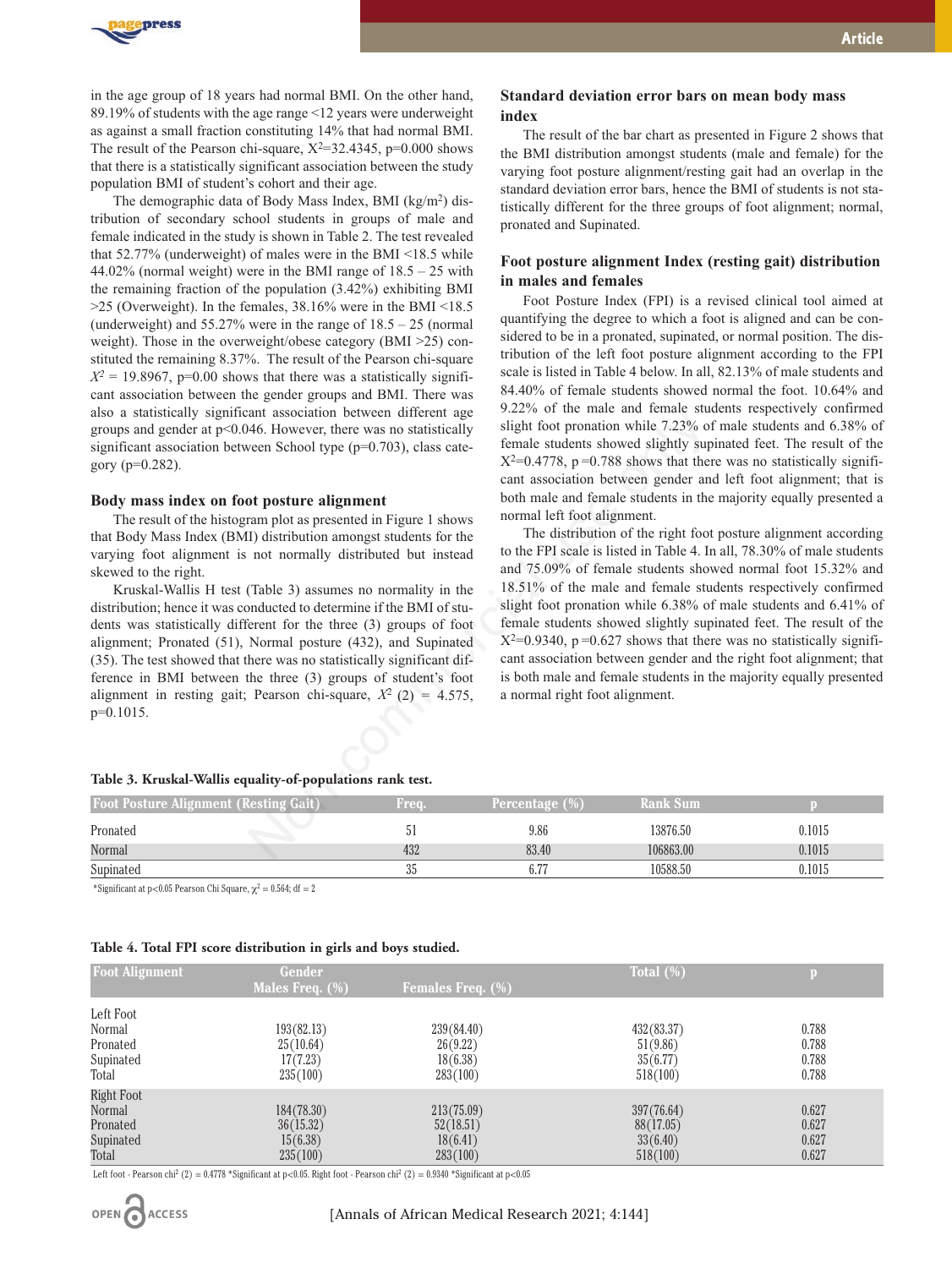## **Discussion**

The objective of this investigation was to determine how the BMI of secondary school students in a cosmopolitan city would affect their FPA in a resting gait. The investigation, which was on students of age range  $10 - 18$  years, indicated variability in BMI levels. BMI is arguably the most frequently used clinical parameter for body size assessment. The result of this research shows that most of the students of age cohort less than 12 years were underweight (89.19%). Although the underweight incidence decreased considerably (43.37%) amongst students of age cohort 12-17 years, the number nonetheless was still significant. However, for students, 18 years of age, only 16.67% of the population exhibited underweight. Using the statistics of Pearson chi-square analysis, age-dependent variability of BMI  $(X^2=32.4345, p=0.000)$  was established amongst the study population. It further validated reports that showed BMI to be age-dependent.<sup>15,19</sup> In all, the anthropometric measures show a tendency towards low BMI values in the population investigated. The foot posture index status however revealed that 83.40% of students had normal posture, 9.86% with pronation, and 6.77% with supination. On the balance greater proportion of the students' population exhibited normal foot alignment. Indeed, using the Kruskal-Wallis H test for the analysis, no probable relationship was established between BMI and FPI  $(X^2 (2) = 4.575, p = 0.1015)$  in resting gait. Also, the observed overlap in the standard deviation error bars for the varying foot posture alignment/resting gait further buttressed that the BMI of students was not statistically different for the three groups of foot alignment. These findings confirm earlier reports.14,15,20

The histogram for the BMI distribution curve for the varying foot alignment of the students was not normally distributed but skewed to the right. The justification for the observed pattern was obvious from the students' weight status descriptive statistics which indicates that only 6.48% of the students exhibited BMI >25 (overweight) in the study population while the greater proportion of the age cohort exhibited BMI <25. The weight disparity which tended towards the lower weight status triggered the skewness of the curve tail to the right. By implication, it depicts that the "bell" of the curve drifted to the opposite side (the left side), which was a measure of the high density of students with low BMI levels. The skewed mode of BMI distribution was however not restrictive but shows a sequence of consistency in the three varying students' foot



alignment. The apparent high incidence of low BMI values amongst the students' population was a product of several factors. Apart from the inherent genetic predisposition, there was the more encompassing environmental impact factor. Most of the students below the age of 12 years in this study were first-year secondary school students. Interestingly they constituted the greater population of the underweight (89.19%) students with BMI <18.5. Obviously, at this stage, the challenge of adjusting to secondary school life more often coincides with important social, emotional, and psychological changes that negatively impact wellbeing. It has been asserted that more often when students change school or class there is the need to adjust to the new surroundings.<sup>21</sup> However, it was probably too that a significant number of the students were malnourished because cumulatively 44.79% of the entire students' population were underweight. This might be predictable in the current circumstances of a high rate of inflation in the Nigerian economy that has driven many families to lower socioeconomic strata in which case a significant proportion may well have resorted to an unhealthy dietary lifestyle. This allusion is in tandem with the earlier reports which stressed that adverse economic condition influences diet and subsequently, the health status of the citizenry.22-24 It has also been reported that being underweight in adolescence is associated with low socio-economic status.25

The effect of age and gender on FPA has been reported.<sup>20</sup> However, separate postural status on the two legs has not been adequately highlighted amongst the two genders. In this study, the postural status of the left and right leg was discretely assessed in both sexes. The findings indicate that 82.13% of male students and 84.40% of female students exhibited normal left foot posture in resting gait whereas 10.64% and 9.22% of the male and female students respectively had slightly pronated left foot posture. The distribution on the right foot indicates the normal posture of 78.30% in male students and 75.09% in female students while 15.32% and 18.51% of the male and female students respectively confirmed right foot pronation. Foot supination however was concurrently least occurring in both genders' feet. Pearson chi-square analysis shows no significant ( $X^2=0.4778$ , p=0.788) association between gender and left foot alignment. Similarly, no significant  $(X^2=0.9340, p=0.627)$  association was established between gender and right foot alignment. It was therefore evident from this analysis that foot posture score distributions between the male and the female students did not exhibit remarkable difference thus con the foot posture index status<br>
of a for stotents had normal posture.<br>
Let reprorts which stressed that adverse for students' population. On the balance<br>
<sup>1</sup> for reprorts which stressed that being under<br>
<sup>976</sup>, with supina



**Figure 1. Histogram showing the distribution Body Mass Index on Foot Posture Alignment.**